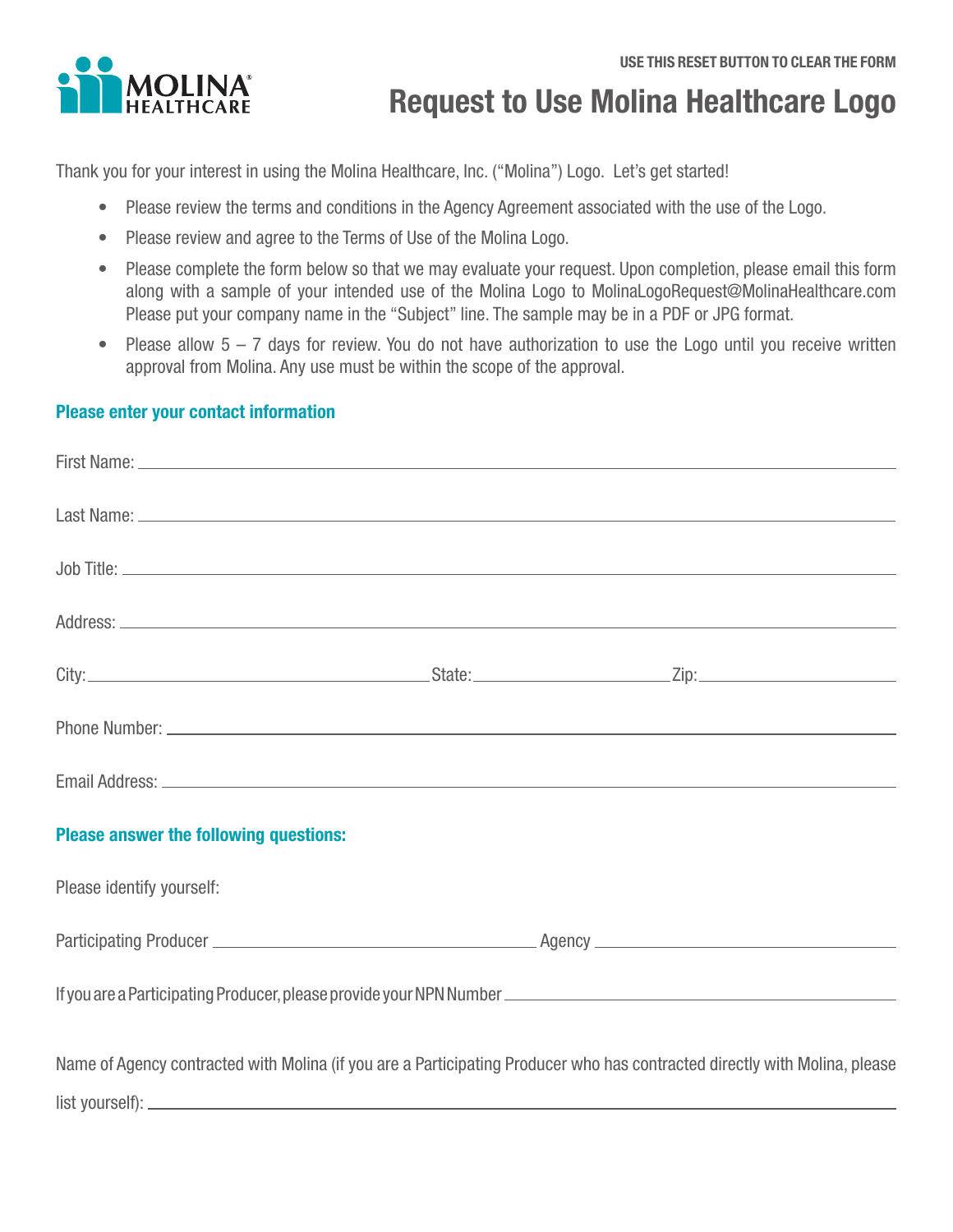#### **Use of Molina Logo:**

| Will the Logo be associated with any Medicare offerings?:           | Yes      | $\Box$ No |  |  |
|---------------------------------------------------------------------|----------|-----------|--|--|
| Will the Logo be associated with any Molina Marketplace offerings?: | Yes<br>H | $\Box$ No |  |  |
| For what purpose do you want to use the Molina Logo?                |          |           |  |  |
|                                                                     |          |           |  |  |

How do you want to use the Molina Logo?

- $\Box$  Use the Logo as a link to the Molina Healthcare website
- $\Box$  Display the Logo on my website without linking to Molinahealthcare.com Provide website address (formatted as www.website.com)
- $\Box$  Brochure (submit sample for review)
- $\Box$  Print ad (submit sample for review)
- $\Box$  Email Campaign (submit sample for review)
- Other Please explain: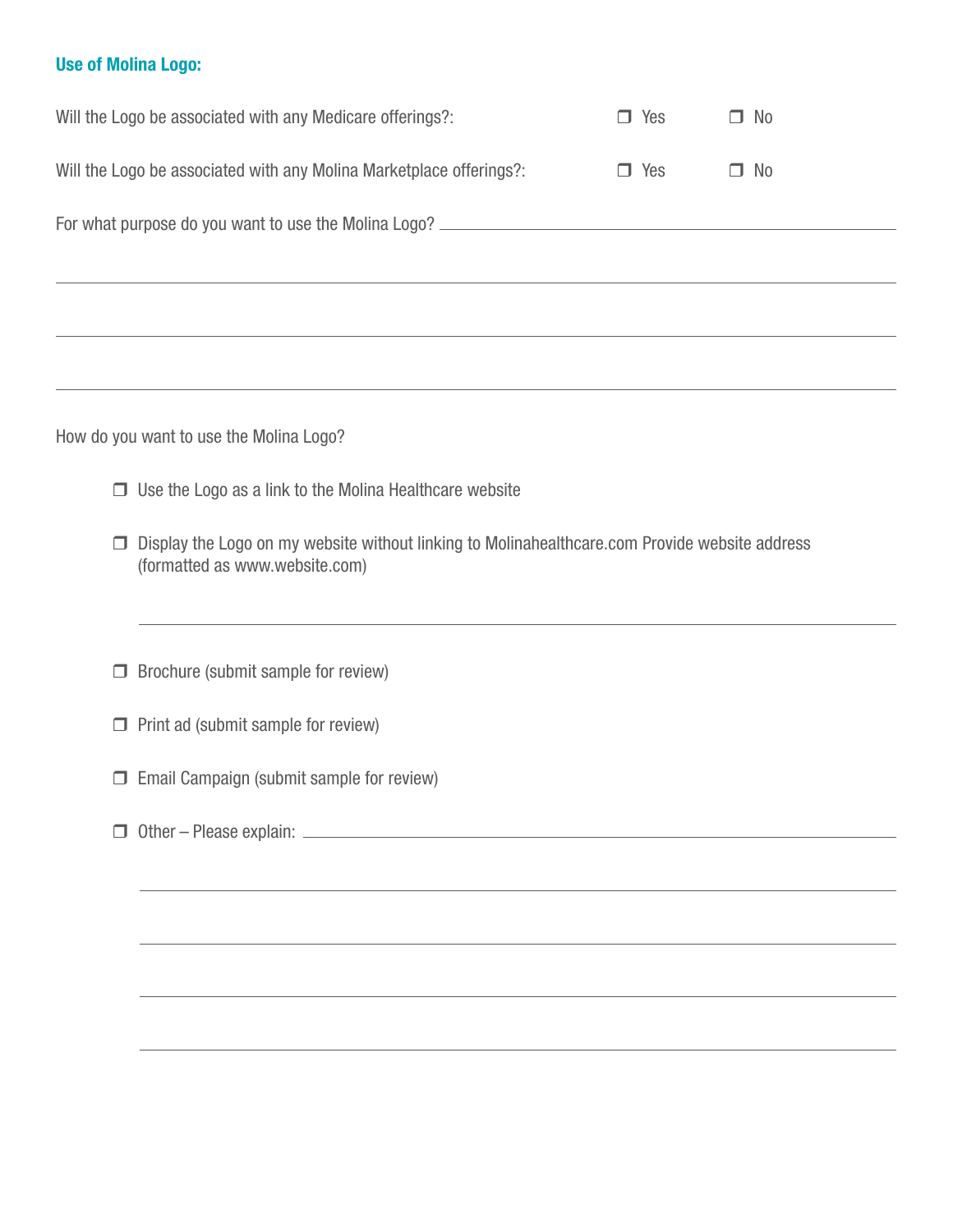### **TERMS OF USE**

By using the Logo, you agree:

- To use the Logo solely in the specific manner that is approved by Molina, below
- Not to modify, distort or alter the Logo, except to proportionately scale the Logo to desired size
- Not to display the Logo as the most prominent feature on a website
- Not to incorporate "Molina" or "Molina Healthcare" into an internet address, or use either in any meta tags or other hidden text
- Not to use the Logo in a manner that would be likely to cause confusion among consumers
- Molina owns the Logo and will not do anything inconsistent with such ownership
- All use of the Logo and all goodwill developed therefrom shall inure to the benefit of and be on behalf of Molina.
- Nothing herein shall give Agency any right, title, or interest in or to any Logo, other than the right to use the Logo in accordance with any written authorization provided by Molina.
- If consumer facing, please work with Molina for appropriate filing with CMS or state regulators.
- To space the Logo at sufficient distance from other design elements in all directions so as not to appear combined
- To cease use of the Logo immediately upon termination of your current relationship with Molina or when directed by Molina.
- If you are a Participating Producer, to notify your Agency of your request to use the Logo and any written approval that is provided by Molina

I understand that any use of the Logo shall be governed by the terms of the Agency Agreement between my Agency and Molina Healthcare, Inc.

By signing below, I agree to the Terms of Use, above, and agree to only use the Logo in the manner that is approved by Molina. If I am signing on behalf of an Agency, I represent that I have the authority and proper authorization to bind and act on behalf of the Agency.

Printed Name

**Title** 

**Signature**